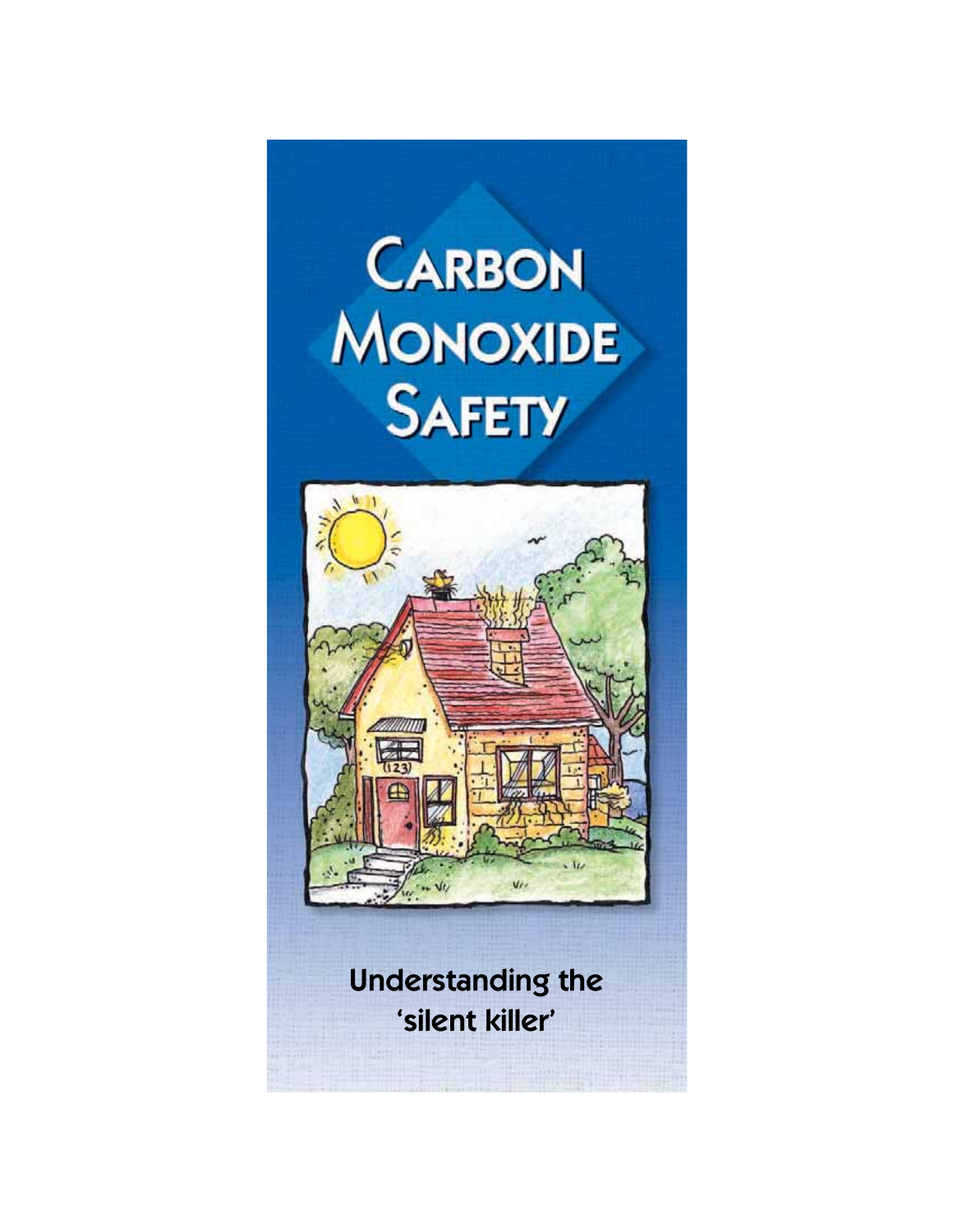

# What is carbon monoxide?

Carbon monoxide (commonly known as CO) is a colourless, odourless toxic gas. When inhaled, CO interferes with the blood's ability to absorb and transport oxygen.

Carbon monoxide is produced when fuels are burned incompletely. Tobacco smoking, idling gasoline-powered vehicles, and the burning of oil, coal, wood, charcoal, kerosene, propane or natural gas can all produce carbon monoxide.

The risk of carbon monoxide poisoning from regularly maintained appliances that are properly ventilated is extremely low.

But improperly installed, operated or poorly maintained appliances that use these fuels may create unsafe levels of CO. In enclosed spaces like your home, vehicle, cottage, boat, recreational vehicle or tent, even a small amount of CO is dangerous.

## WHAT ARE THE SYMPTOMS OF CARBON MONOXIDE POISONING?

Exposure to carbon monoxide causes flu-like symptoms such as headaches, nausea, dizziness, drowsiness, confusion, impaired judgement, loss of manual dexterity, and even loss of consciousness. In severe cases, CO poisoning can cause brain damage and death. The elderly, children, people with heart and respiratory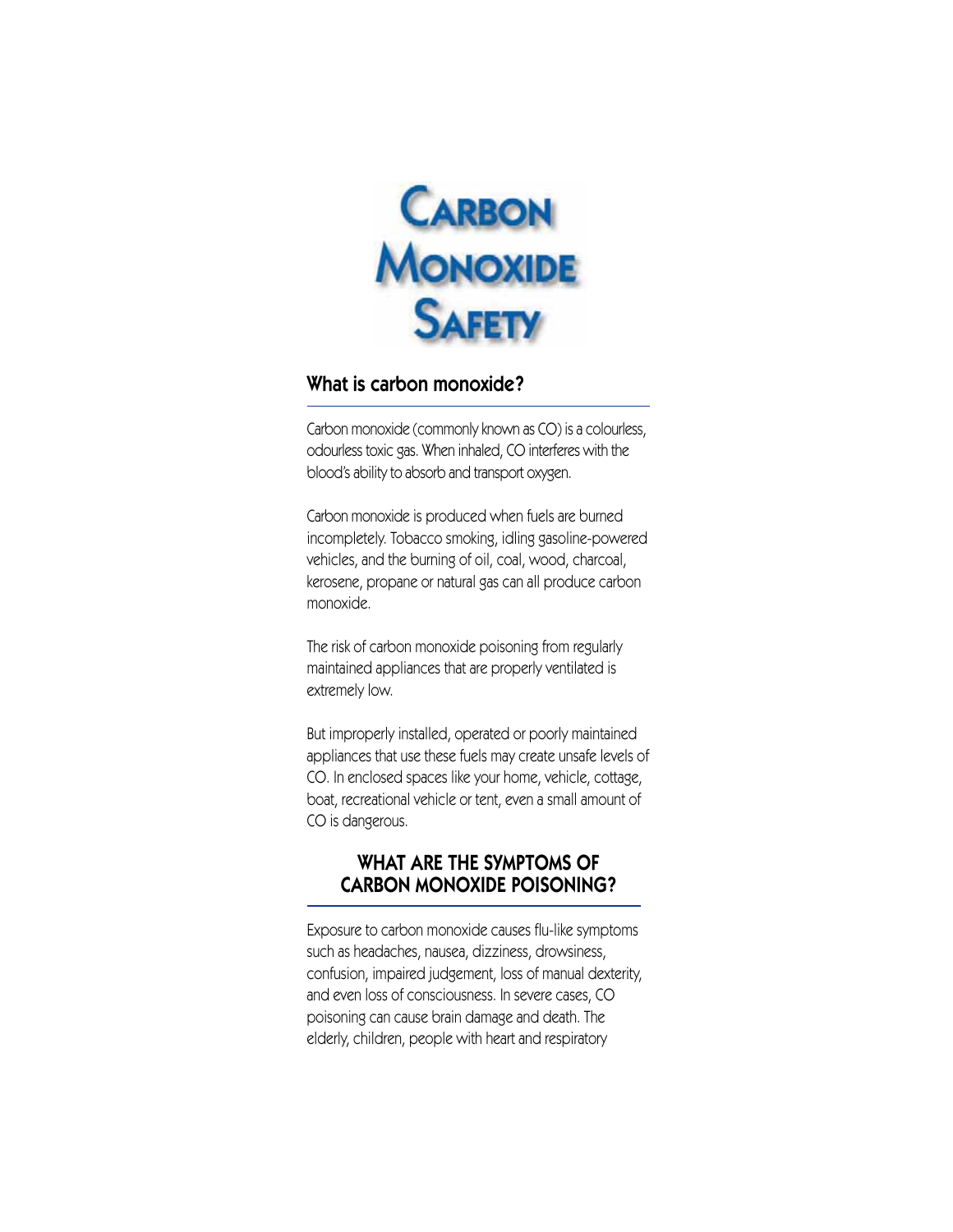conditions, and pets may be particularly sensitive to CO and may feel the effects sooner.

### WHAT DO I DO IF CO POISONING IS SUSPECTED?

- $\Box$  Leave the building immediately
- ❑ Call 911 or your local fire department
- ❑ Seek medical help

# HOW DO HEATING APPLIANCES WORK?

The safe operation of any fuel-burning appliance requires:

- $\Box$  An adequate supply of air for combustion
- ❑ Effective venting of the products of combustion to the outdoors

During the normal operation of a heating appliance, fuel mixes with air to produce carbon dioxide  $(CO<sub>o</sub>)$ , water vapour and useful heat. Small amounts of carbon monoxide may also be formed. If there is not enough air available, or if the burner is not operating properly, incomplete combustion will result in excessive production of carbon monoxide. The vent or chimney usually removes all of the products of combustion from the building; but if the vent is not effective, products of combustion can spill into the home.

# WHAT SHOULD I DO TO PREVENT A CARBON MONOXIDE HAZARD?

- $\Box$  Immediately move your car out of the garage after starting it. This prevents exhaust fumes seeping into the building through connecting doors or vents.
- $\Box$  Familiarize yourself with the operating and maintenance manuals provided with your fuel burning appliances.

❑ Have your fuel burning appliances checked regularly by a qualified service technician or heating contractor. Gas appliances should be checked by a licensed gas fitter. Some appliance manufacturers recommend annual inspection and maintenance.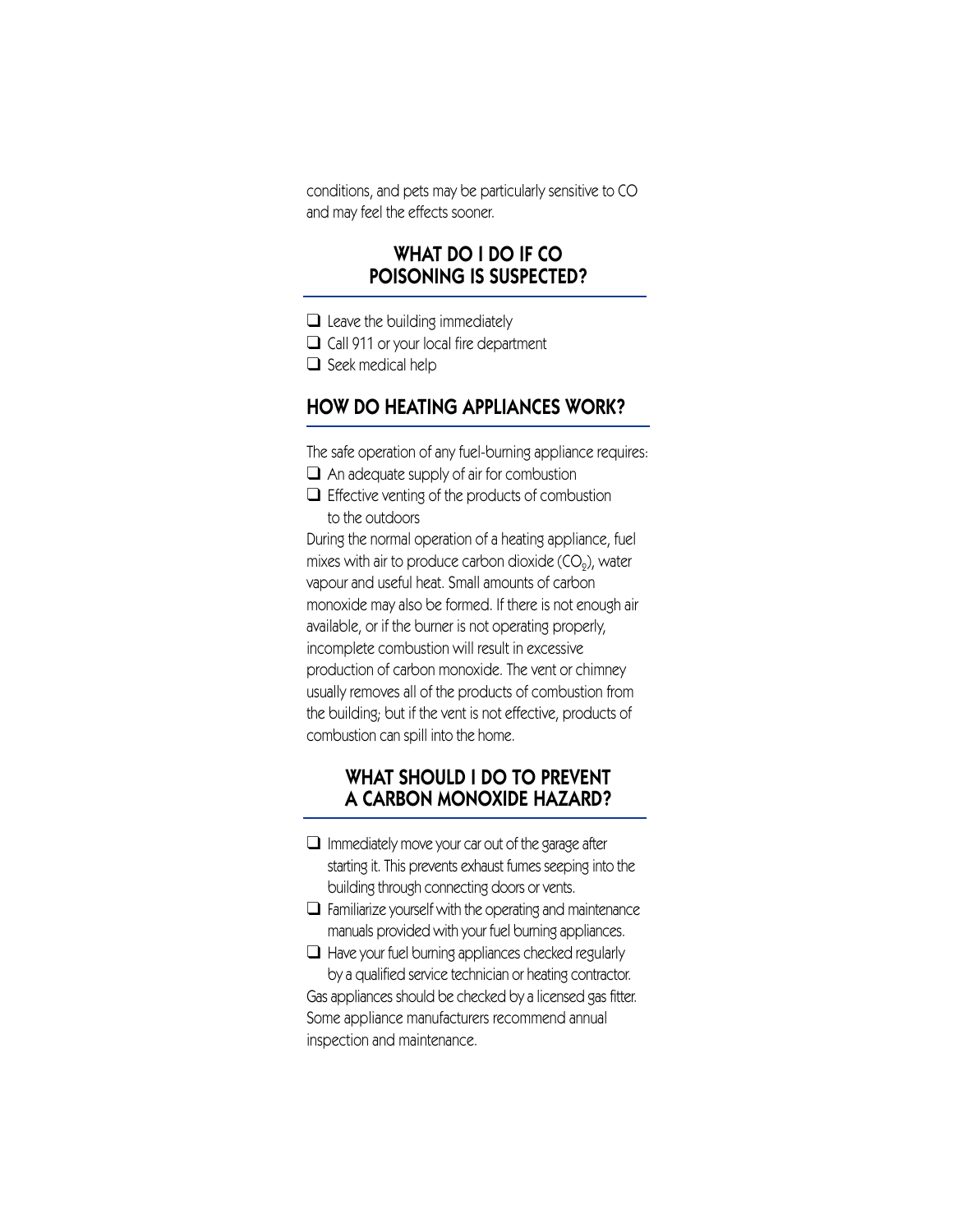

Move car outside once started

- ❑ Check that chimneys and vents are not corroded or blocked (by a bird's nest, snow or ice or other debris).
- ❑ Keep combustion air inlet ducts clear. They can become blocked by accumulated snow and ice or other debris.
- ❑ Operate your kitchen exhaust fan when using your gas stove. Combustion products and water vapour produced when cooking are then ventilated outside.
- $\Box$  If you are adding a new fuel burning appliance or making changes to your home's ventilation system



Have regular inspections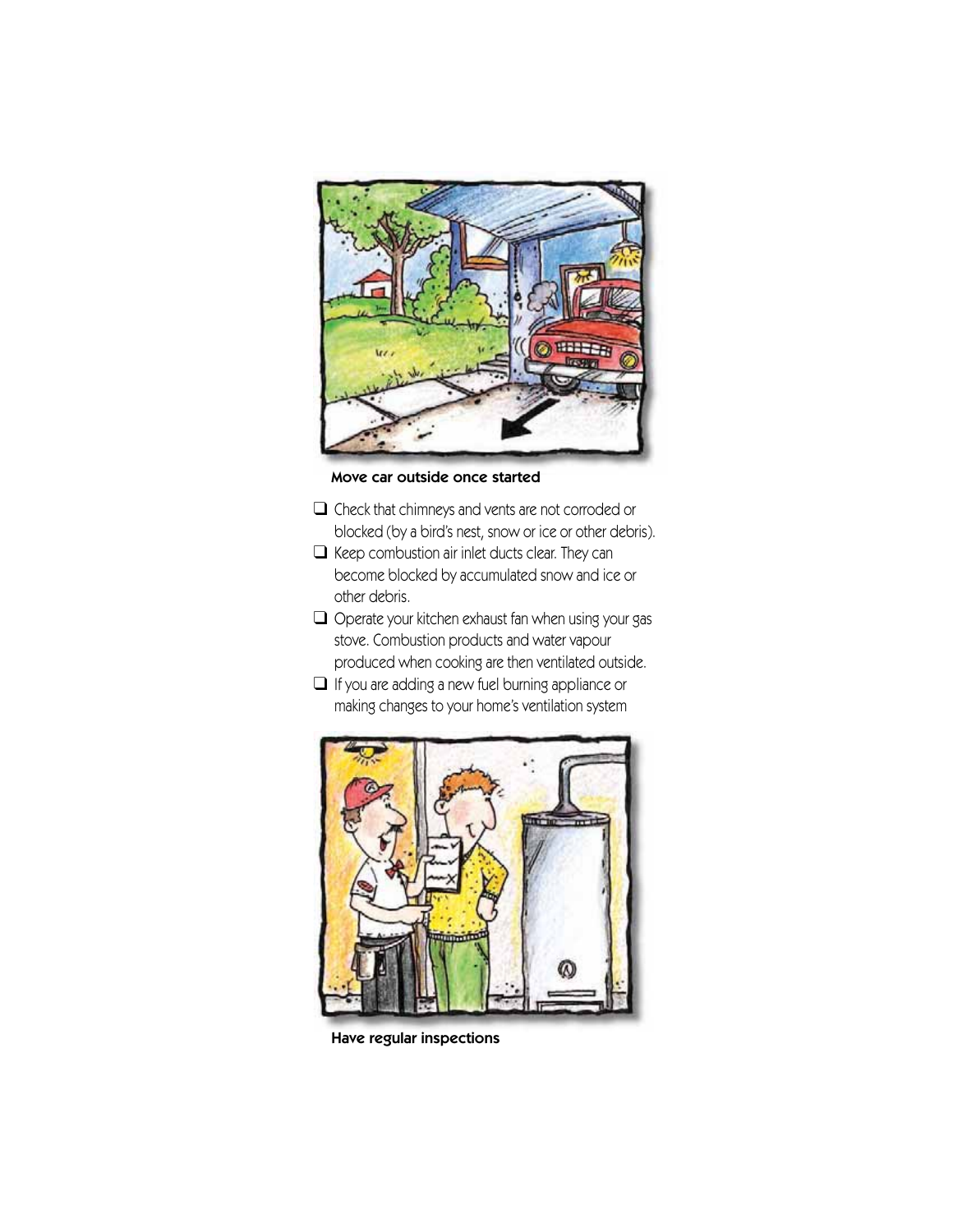including adding new windows and additional insulation, consult a qualified heating contractor. Changes may upset the operation of existing appliances.



 $\Box$  Use appliances only for the purpose for which they are intended. Portable propane camping equipment and gas barbecues are approved for outdoor use only. They should never be used inside cabins, recreational vehicles, boats or tents. Read the

Blocked furnace vent

labels on recreational appliances and follow the manufacturer's operating instructions.

- ❑ Never use a gas cooking range for space heating purposes.
- ❑ Do not operate chainsaws, lawn mowers, snowblowers in a closed area (garage, workshop, etc.)
- ❑ Open a window when using a wood fireplace or operating large kitchen/bathroom fans in a tightlysealed house.

#### $\Box$  Inform your family members about the symptoms and

causes of CO poisoning. Work together to minimize the production of CO in your home.



Don't barbecue indoors!